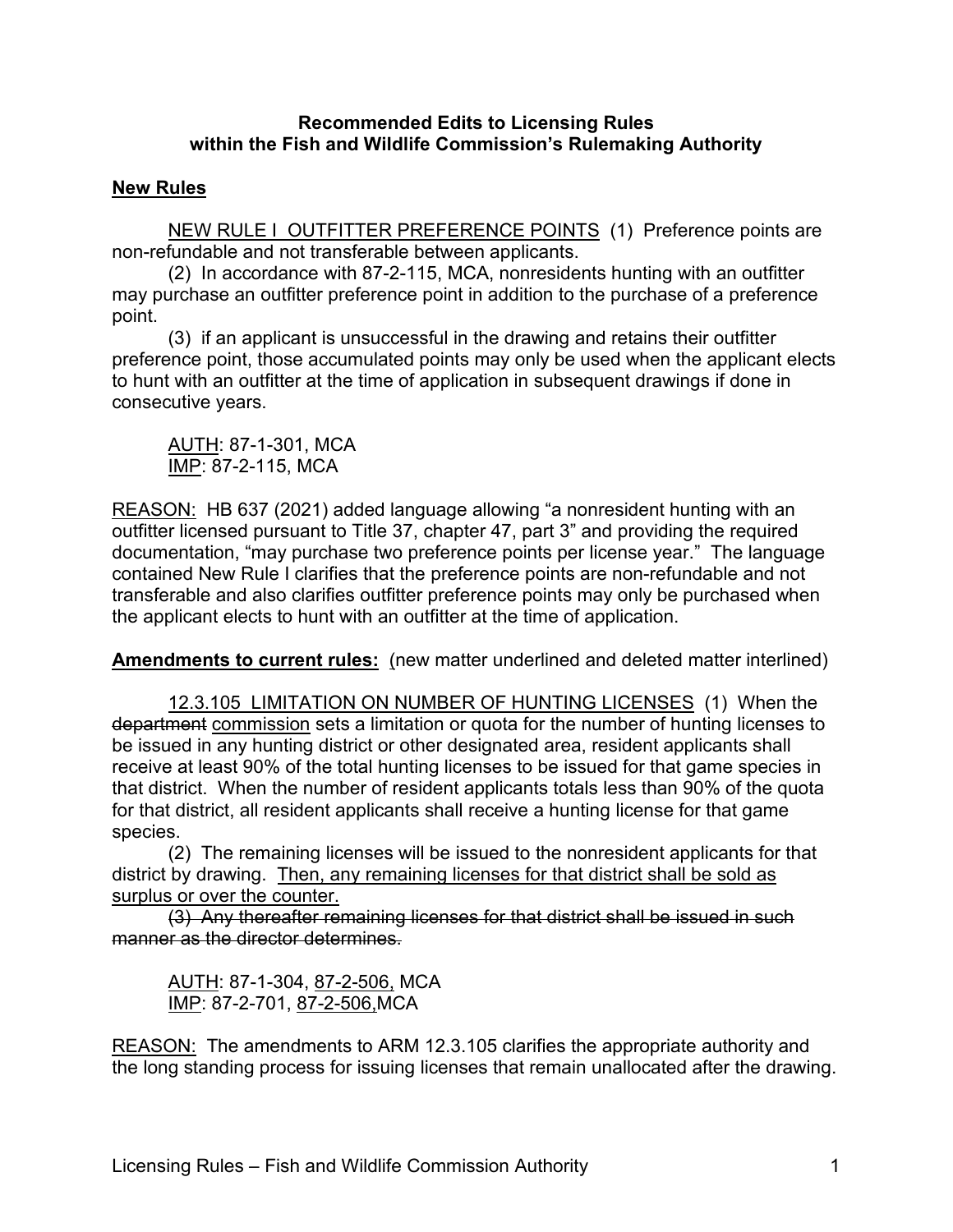12.3.110 DEFINITIONS For purposes of these annual regulations this chapter: (1) "Bonus point" as described in 87-2-117, MCA.

(2) "Commission" means the Montana Fish and Wildlife Commission.

(3) "Contiguous land" means land that is owned in fee title by the applicant and that is not interrupted by land owned by another person. Land that is owned by the applicant that is interrupted by adjacent federal or state land may on an individual basis be considered as contiguous land if the individual leases the federal or state land.

(4) "Department" means the Department of Fish, Wildlife and Parks.

(5) "Drawing" means the random selection of licenses or permits when applications received exceed the quota set by the commission for a hunting district. The license or permit may include limitations on taking by sex, age, species, time period, or designated area.

(6) "Employee" means individual who is paid by a landowner for services rendered and have state, federal, or FICA taxes withheld from their pay.

(7) "Game damage" as described in 87-1-225, MCA.

(8) "Immediate family member" means related individual by blood or marriage.

(9) "Land that is used by elk" means land that elk inhabit.

(10) "Landowner preference" means a drawing that is conducted before the general drawings in which the landowners are randomly drawn for a portion of the quota as set by the commission.

(11) "Landowner sponsor" means a landowner who meets the qualifications of section 87-2-511, MCA and these rules for licenses.

(12) "License" means an electronic or hardcopy document issued to an individual that grants the opportunity to hunt or fish for the species of animal.

(13) "License agent" means an entity that has received an appointment pursuant to 87-2-901.

(14) "Party" means a group of two to five persons applying together to obtain a permit or license.

(15) "Permit" means an electronic or hardcopy document to be used in conjunction with the proper license to hunt or fish for specific species of animals.

(16) "Preference point" as established in 87-2-115, MCA.

(17) "Quota" means a set number of animals to be harvested, or licenses to be issued, within a specified land area (hunting district, administrative region or state).

(18) "Regional license quota" means the total quota established of hunting districts within a specific department administrative region.

(19) "Super-tag" means licenses established under 87-1-271, MCA

(1) "Hunting season" means any season set to accomplish one or all of the following:

(a) to provide sport hunting (general season);

(b) to harvest numbers of a species to manage the population according to available habitat (management season);

(c) to fulfill responsibilities for game damage control (damage season);

(d) to address the risk of disease.

 $(2)$  "License" means the document issued to an individual upon payment of the proper fee and in compliance with other requirements of law and rule from the department or its authorized license agent. A license constitutes the grant of authority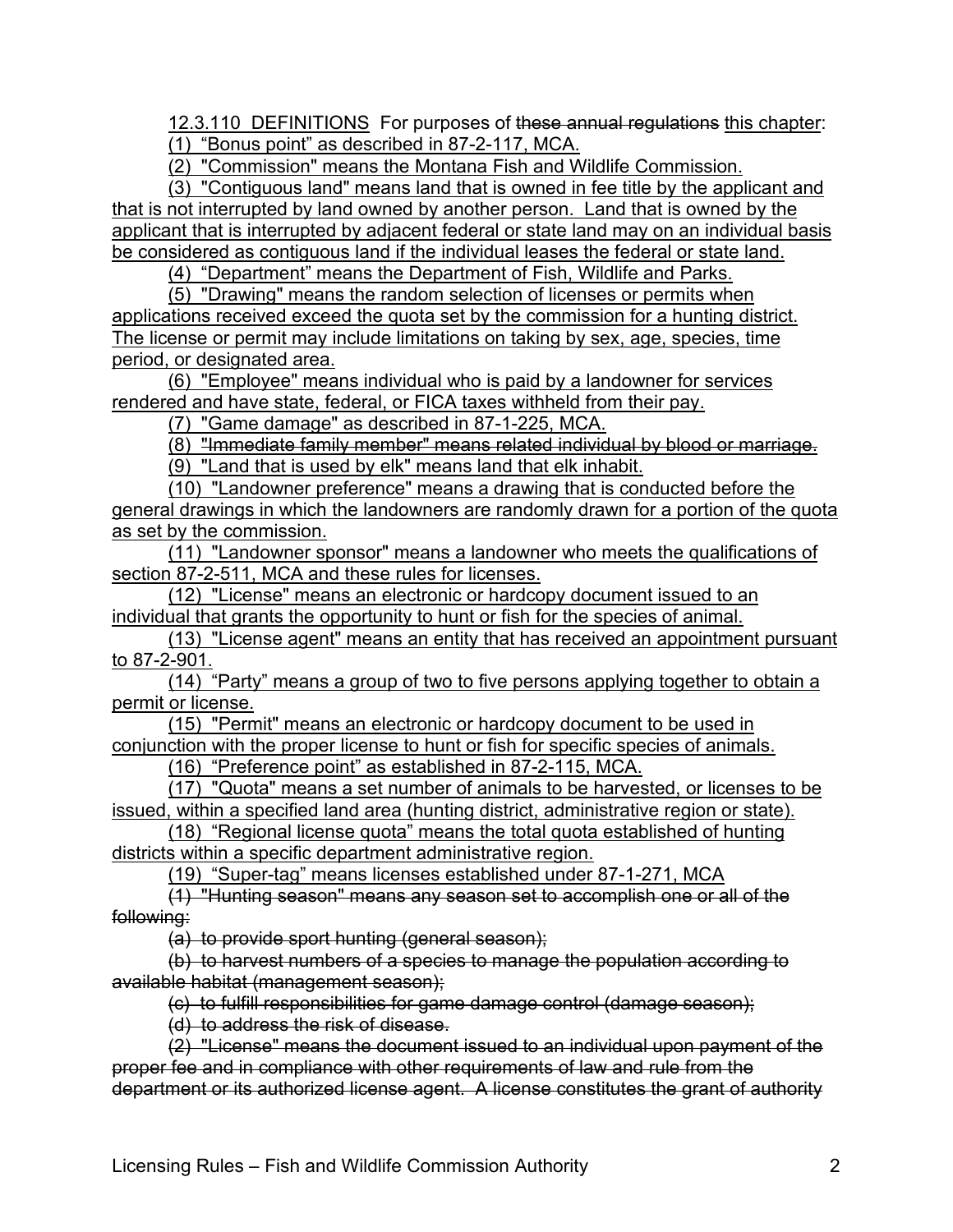by the state of Montana to hunt the species of game animal under the conditions set forth in annual rules adopted by the commission.

(3) "Permit" means the document issued to an individual which, upon payment of the proper fee and in compliance with requirements of the department, constitutes permission to that individual to hunt the listed game animal species under the conditions set forth thereon. A permit may be used only in conjunction with the proper license.

(4) "Drawing" means the random selection of licenses or permits when applications received exceed the quota set by the commission for a hunting district. The license or permit may include limitations on taking by sex, age, species, time period, or designated area.

(5) "Commission" means the Montana Fish and Wildlife Commission.

(6) "Contiguous land" means land that is owned in fee title by the applicant and that is not interrupted by land owned by another person. Land that is owned by the applicant that is interrupted by adjacent federal or state land may on an individual basis be considered as contiguous land if the individual leases the federal or state land.

(7) "Disease" means any disease that may directly or indirectly impact wildlife or wildlife management.

(8) "Game damage" means damage by game animals to private property - (most often stored livestock feed such as hay stacks or silage or standing cultivated crops such as grain, alfalfa hay or alfalfa seed) - which is of a magnitude deemed "unreasonable", constituting a problem for landowners.

(9) "Land that is used by elk" means land that elk inhabit.

(10) "Landowner preference" means a drawing that is conducted before the general drawings in which the landowners are randomly drawn for a portion of the quota as set by the commission.

(11) "Landowner sponsor" means a landowner who meets the qualifications of section 87-2-511, MCA and these rules for licenses.

(12) "Employees" mean individuals who are paid by a landowner for services rendered and have state, federal, or FICA taxes withheld from their pay.

(13) "Immediate family members" mean individuals who are related to the landowner by blood or marriage.

(14) "Quota" means a set number of animals to be harvested, or licenses to be issued, within a specified land area (hunting district, administrative region or state).

(15) "Tentative regulations" means "proposed" regulations which are distributed for public review and comment in draft form. In March, following publication, the Montana Fish, Wildlife, and Parks Commission may amend "tentative regulations" prior to adopting them as "final regulations".

(16) "Class of licenses" means B-10 is a nonresident combination license, B7 is nonresident deer, etc.

(17) "Prerequisite" means a license that must be purchased by a sportsman in order to purchase another license.

AUTH: 87-1-201, 87-1-301, MCA IMP: 87-1-201, 87-1-301, MCA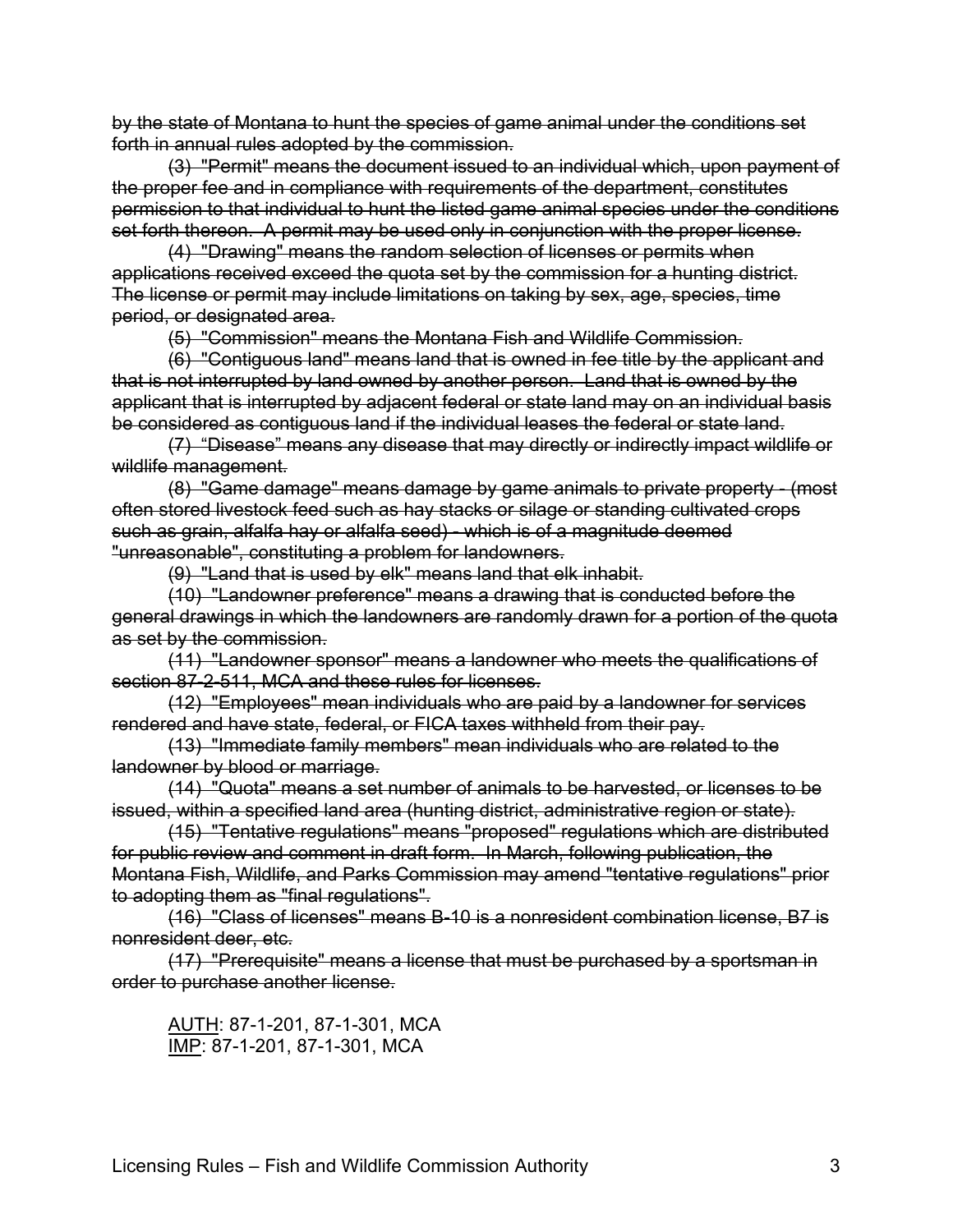REASON: The amendments to ARM 12.3.110 place the definitions into alphabetical order so words and definitions can be easily located. "License" and "permit" have amended definitions from what is in current rule language. The proposed additional defined words are "bonus point", "department", "identification", "party", "preference point", "regional license quota", and "super-tag".

12.3.112 ANTELOPE LICENSES (1) Manner of drawing. The department shall issue antelope licenses as described in section 87-2-706, MCA, and ARM 12.3.104 (landowner preference).

(2) Fifteen percent of a district quota will be set aside for the landowner drawing.

(3) Landowner applications must be on current year forms and postmarked no later than June 1st.

(4) Party applications.

(a) Party applications are limited to five or fewer members per party.

(b) All valid applications will be considered as a single application for purposes of the drawing; that is, all members will either be successful or unsuccessful.

(c) Any applicant applying as a member of an antelope party and who is otherwise eligible for landowner preference will be contacted and asked to make a choice between landowner preference and being in the party.

(d) Applications must have all requested party information, and that information must be correctly presented.

(e) A party will be broken up only under the following circumstances:

(i) If all members of the party do not list districts in the same order on their applications, the party will be split up and all members will be entered into the drawing individually.

(ii) If one member of the party fails to provide mandatory information such as date of birth, signature, etc. -- that member will be excluded from the drawings. The remaining members will be processed as a party.

(5) Landowner preference applications. All applications claiming landowner preference are verified through local game wardens for authenticity of ownership. Applications with errors may be sent back to the applicants for correction at the discretion of the department if time allows.

AUTH: 87-2-706, MCA IMP: 87-2-706, MCA

REASON: The proposed amendments delete language that has been moved and consolidated the language regarding party applications to ARM 12.3.160. ARM 12.3.112(3) has been moved to ARM 12.3.140(6). ARM 12.3.112(5) is a practice that is no longer feasible as there is not enough time between when applications are submitted and approved that allows local game wardens time to approve individual LOP applications. The current practice is to prepare a report specific to LOP applications in each region for enforcement review.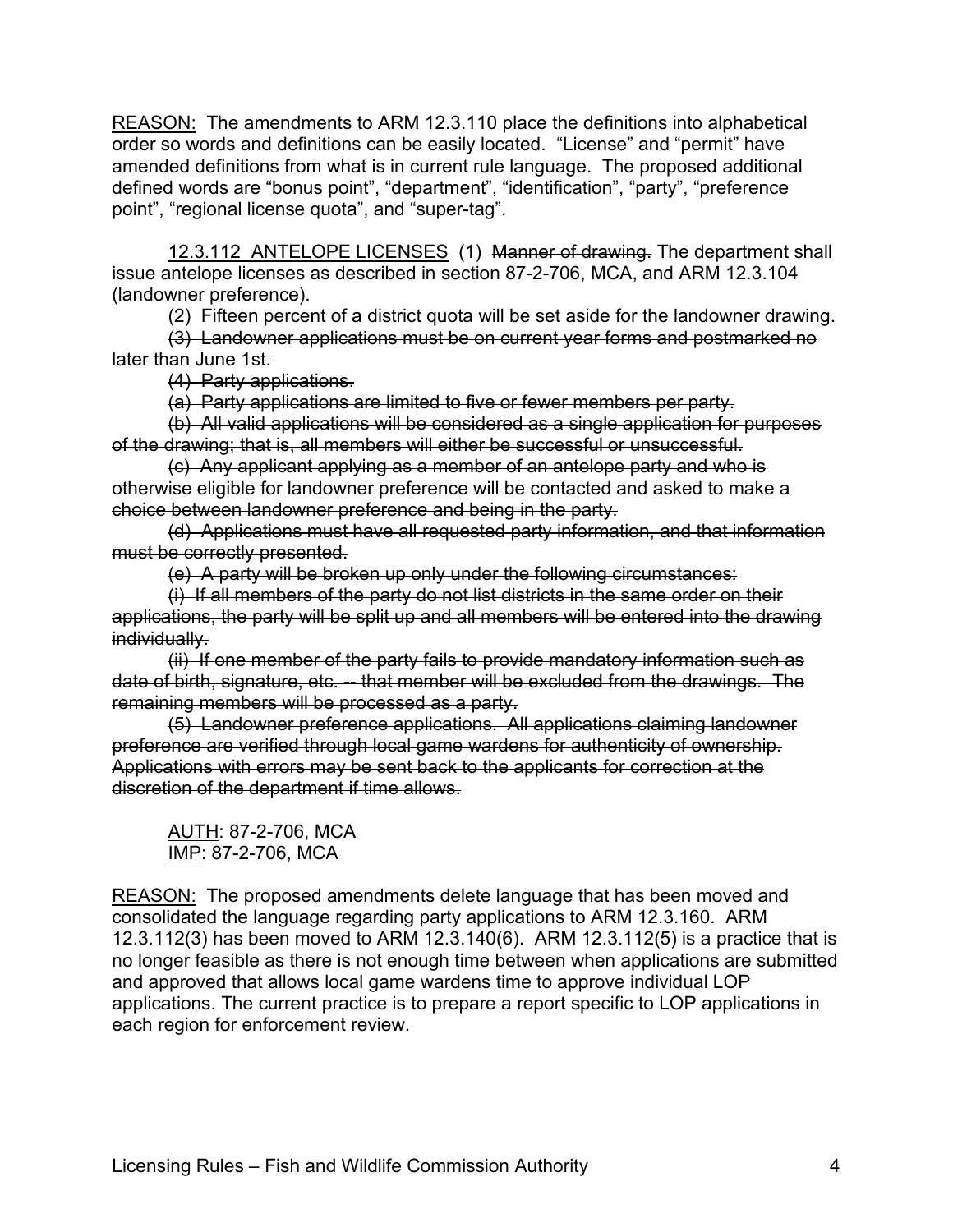12.3.113 ELK PERMITS (1) Manner of drawing. The department issues elk permits for landowner preference described in section 87-2-705, MCA, according to the following policies and procedures:

(a) The statutory requirement of 640 acres of contiguous land is used only to determine if the applicant is eligible to apply as a landowner.

(b) If license/permits are valid in a designated portion of a hunting district, some of the land owned by the applicant must be within the boundaries of that portion.

(c) Both resident and nonresident landowners must use the special drawing application provided by the department. The department shall verify that the applicant owns 640 acres, that it is contiguous land used by elk, and that the designee of the landowner preference is eligible.

(d) The 15% calculation may result in a fraction of a license/permit. e.g. 15% of 50 is 7.5. If the decimal is equal to or greater than .5, it will be rounded up to the next whole number. If the decimal is less than .5, it will be rounded down to the next whole number.

 $\left(\theta\right)$  (d) Partnerships may delegate landowner preference to members of the immediate family, a partner or an employee. Only one person may be delegated landowner preference for each sole proprietorship, partnership or corporation. A corporation may delegate the landowner preference to one shareholder.

(f) All applicants entitled to landowner preference will be considered in the preference drawings for elk. Unsuccessful landowner applicants who exceed 15% of a district will be entered into the regular drawings with their district choices. As a result, unsuccessful landowner applicants will have two opportunities to be drawn.

(g) Landowner applications must be on current year forms and be postmarked no later than June 1.

(2) Party applications. Where the commission has authorized party elk hunts, the following rules apply:

(a) Application for elk permits is limited to two members per party;

(b) Both applications will be considered as a single application for the purpose of the drawing; both members of the party will either be successful or unsuccessful.

(c) Applications must have all requested party information correctly presented. A party will be broken up only under the following circumstances:

(i) If both members of the party do not list their districts in the same order on their applications the party will be broken up and both members will be entered in the drawing individually.

(ii) If one member of the party is missing mandatory information such as date of birth, signature, etc. only that member will be eliminated from the drawings. The remaining member will be entered in the drawing individually.

(3) (2) Special elk permits. Residents may not apply for an elk permit without first purchasing an A-5 elk license.

(3) Nonresidents must purchase the B-10 nonresident big game combination license prior to or at the time of submittal of drawing applications. All persons holding a valid elk license may participate in postseason elk drawings under annual rules adopted by the commission.

(4) Landowner preference applications. Applications with errors may be sent back to the applicants for a correction at the discretion of the department if time allows.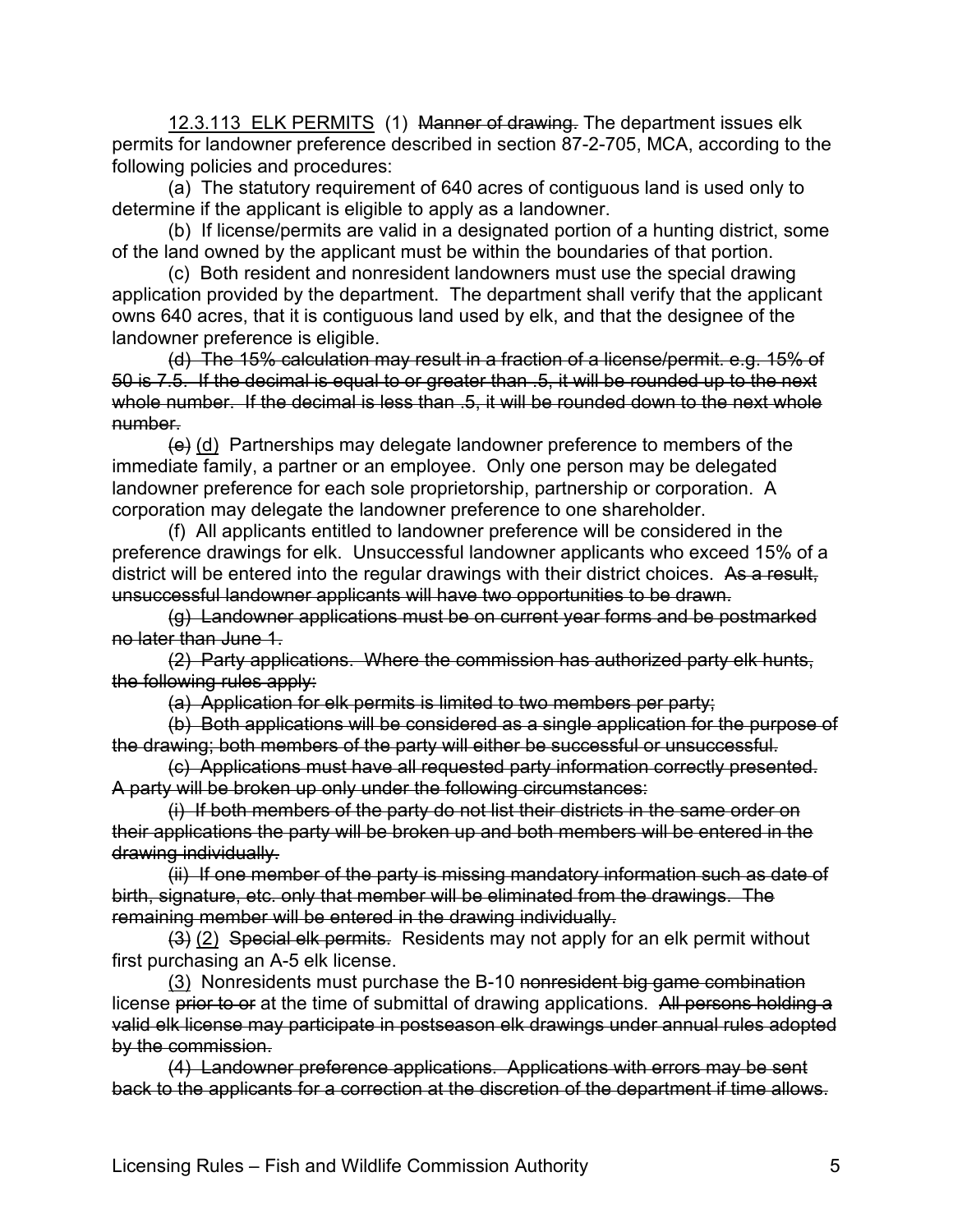## AUTH: 87-1-301, 87-2-702, MCA IMP: 87-2-706 87-1-301, MCA

REASON: The deletion of language from ARM 12.3.113 (d) & (f) was done because the language was found in 87-2-705, MCA and thus unnecessary to be duplicated in administrative rule. ARM 12.3.113(2)(a)-(c)(ii) have been moved and consolidated the language regarding party applications in ARM 12.3.160. ARM 12.3.113(4) has been consolidated to ARM 12.3.165. ARM 12.3.113(f) is unclear. Landowners that are unsuccessful in the Landowner Preference drawing are considered in the general drawing with their original randomized drawing number thus not truly not giving them a secondary drawing opportunity.

12.3.115 DEER B LICENSE/DEER PERMITS (1) Residents may not apply for a deer permit without first purchasing an A-3 license.

(2) Nonresidents must purchase a B-10 or B-11 license at the time of submittal of drawing application.

(1) The department shall issue deer B licenses and deer permits as described in ARM 12.3.104 (landowner preference).

(2) Residents who apply for a deer permit may do so without prior purchase of a deer license. When an individual is successful in a drawing for a deer permit, he must purchase the appropriate license before hunting. A permit is not valid unless it is accompanied by a valid license for the proper species. A conservation license must be purchased prior to application. Nonresidents who are applying for drawings for deer permits must purchase a B-10 or B-11 license prior to or at the time of submittal of drawing applications.

(3) Applications with errors may be sent back to the applicants for correction at the department's discretion if time allows.

AUTH: 87-1-304, MCA IMP:87-1-304, MCA

REASON: The amendments to ARM 12.3.115 were made to be consistent with the long standing and current practice of issuance of deer permits. ARM 12.3.115 (3) has been consolidated to ARM 12.3.165.

12.3.116 MOOSE, SHEEP, GOAT LICENSES (1) The department shall issue moose, sheep, and goat licenses as described in sections 87-2-701 and 87-2-506, MCA according to the following policy and procedures:

 $(a)$  (1) Applicants for moose and goat licenses must specify designate only one choice for a hunting district. However, for bighorn sheep, an applicant may specify a second choice.

(2) Applicants for sheep licenses must designate a first choice for hunting district. Any secondary opportunity selection must be for ewe only.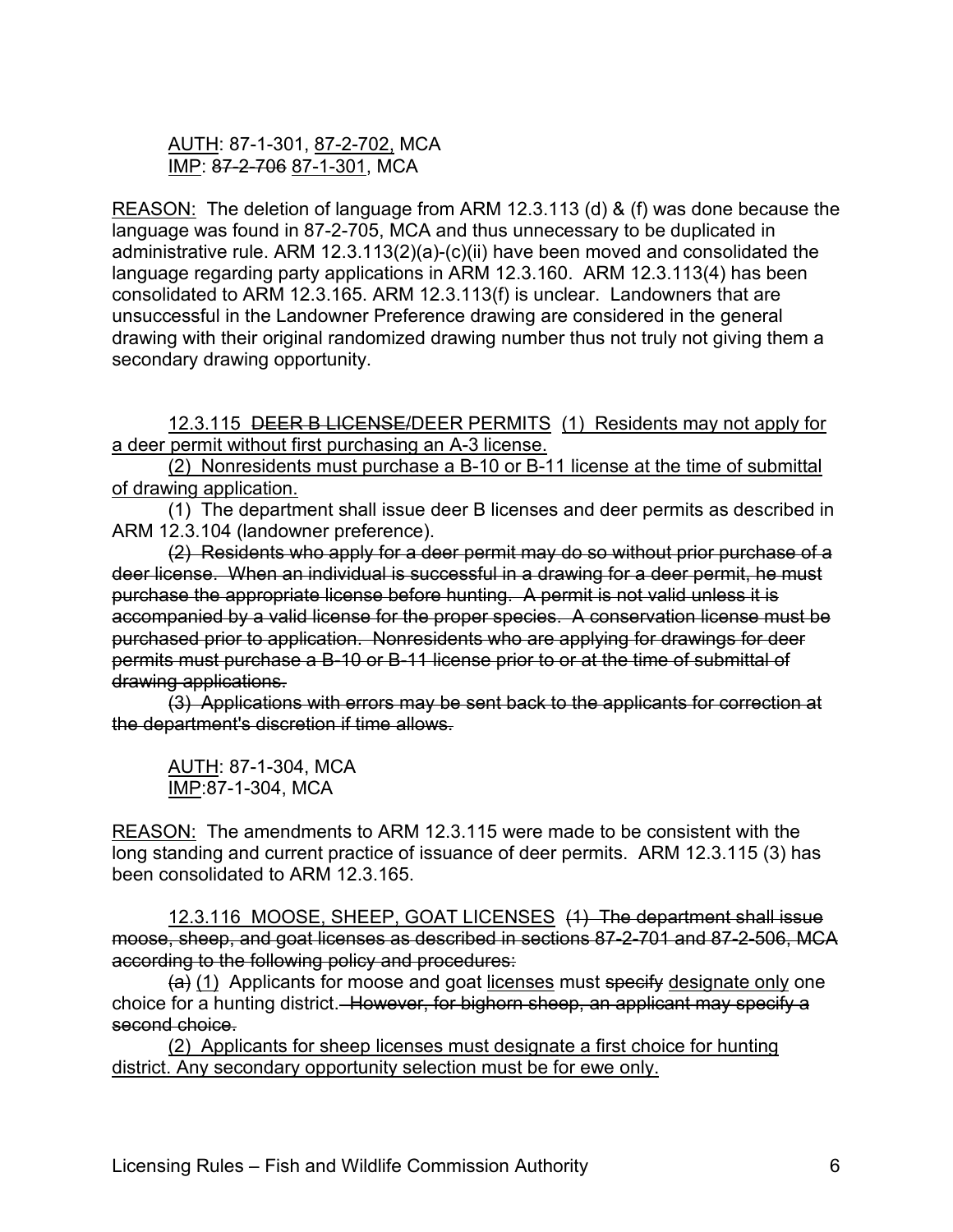(b) Application for unlimited sheep must be postmarked no later than May 1. The deadline may be extended by the department if necessary to provide adequate time for the applicants to apply.

 $(2)$  (3) The following procedure will be used when allocating 10% license opportunities for nonresidents in moose, sheep and goat drawings:

(a) The total regional license quota, by species and region, will be used to determine 10% nonresident quota.

(b) Nonresident license allocations will be applied to those hunting districts and season types with a quota of ten or more in the tentative regulations.

(c) Any remaining license allocation will be put included, on a rotating basis, in those hunting districts and season types with a quota of less than ten of the tentative regulations.

(d) If no hunting district in a region has a quota of ten or more licenses on the tentative regulations, all of the nonresident license authority will be allocated as described in (c).

(e) If a region has a total quota of less than ten, no nonresident license allocations will be made for that region.

AUTH: 87-1-304, 87-2-701, MCA IMP: 87-1-304, 87-2-506, 87-2-701, MCA

REASON: The amendments to ARM 12.3.116 were made to be consistent with the long standing and current practice of issuance of moose, sheep, and goat licenses.

12.3.131 PROPOSALS FOR LICENSES SOLD BY AUCTION OR LOTTERY (1) The commission may authorize:

(a) the department to conduct the auction or lottery; or

(b) a wildlife conservation organization to conduct the auction or lottery.

 $\frac{1}{2}$  (1) Organizations that demonstrate a commitment to the conservation of the species may submit a proposal to the commission for a license to be sold by auction or lottery.

 $(3)$   $(2)$  A proposal must include:

(a) a statement of the organization's purpose;

(b) copies of bylaws or articles of incorporation;

(c) details of the organization's previous involvement in the conservation of the species hunted under the license;

(d) details of the organization's previous experience in auctions or lotteries;

(e) information on how the auction or lottery would be conducted and an estimate of the potential revenue that will be generated; and

(f) a statement indicating whether the organization plans to retain up to 10% of the proceeds to cover reasonable auction expenses and that the organization will submit expenses associated with the auction of the license.

(4) (3) The commission reserves the right to reject all bids and proposals.

AUTH: 87-2-722, 87-2-724, 87-2-725, 87-2-811, 87-2-812, MCA IMP: 87-2-722, 87-2-724, 87-2-725, 87-2-811, 87-2-812, MCA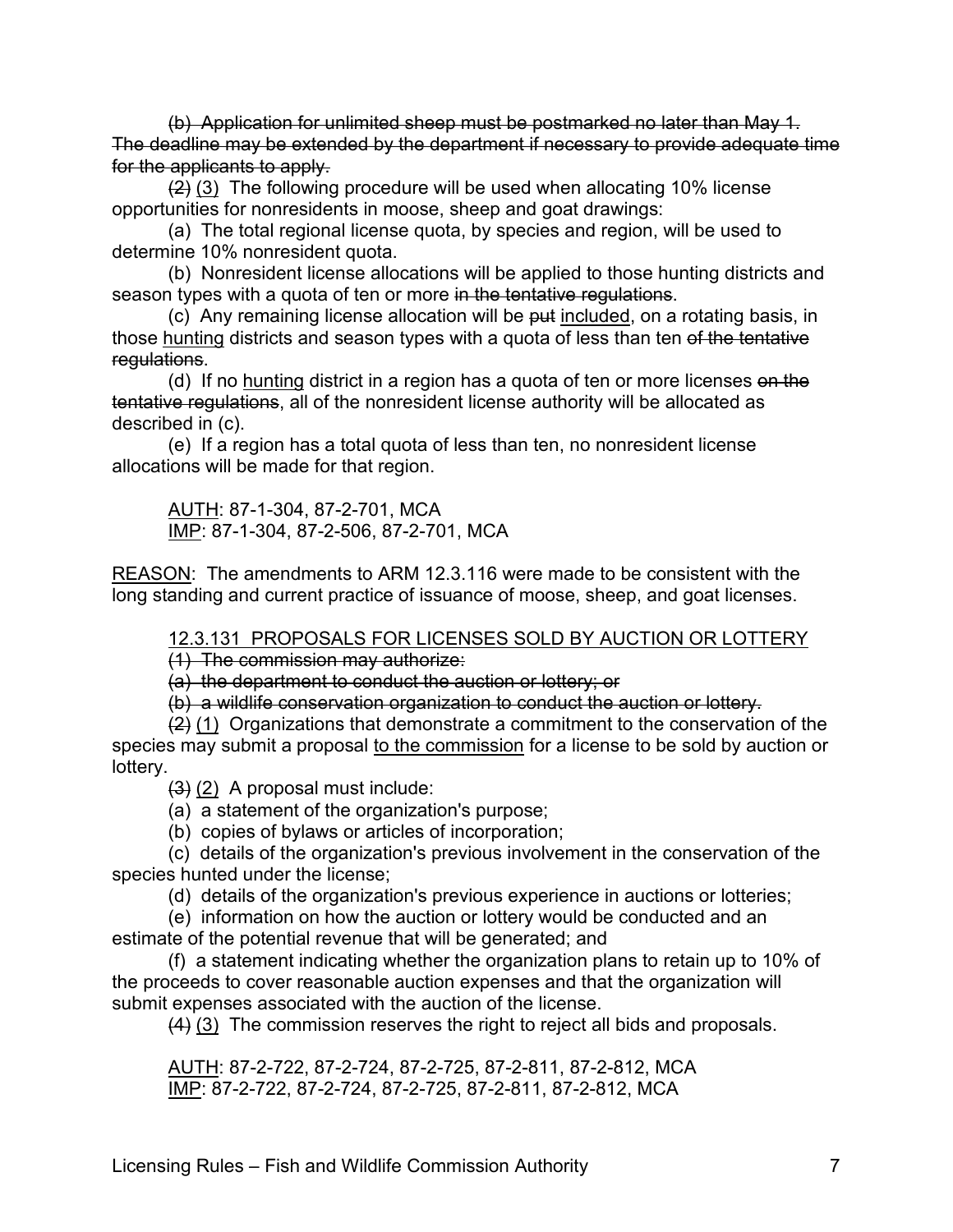REASON: The deletion of language from ARM 12.3.131 was done because the language was found in statute and was unnecessary to be in administrative rule.

12.3.132 PROCEDURE FOR SUBMITTING PROPOSALS AND AWARDING AN AUCTION OR LOTTERY LICENSE (1) The department will advertise the opportunity for organizations to submit auction or lottery license proposals through media announcements and letters to organizations showing interest in previous years solicit and accept proposals from organizations to conduct auctions or lotteries for licenses.

(2) Proposals for auctions or lottery licenses to be issued for the following license year must be mailed or hand delivered to Montana Department of Fish, Wildlife and Parks, License Bureau, 1420 East Sixth Avenue, P.O. Box 200701, Helena, MT 59620-0701 and must be postmarked or hand delivered received by the department's Licensing Bureau on or before July 15.–If July 15 is a Saturday or Sunday the next business day is when proposals will be due.

(3) The commission may select a conservation organization proposal to receive the auction or lottery license and conduct the auction or lottery. The license will be valid for the following license year.

AUTH: 87-2-722, 87-2-724, 87-2-725, 87-2-811, 87-2-812, MCA IMP: 87-2-722, 87-2-724, 87-2-725, 87-2-811, 87-2-812, MCA

REASON: The deletion of language from ARM 12.3.132 were made to be consistent with the long standing and current practice of issuance

12.3.133 ISSUANCE AND USE OF A LICENSE SOLD BY AUCTION OR LOTTERY (1) A license obtained through an auction or lottery may not be resold and may not be transferred except in accordance with this rule. A license transferred by sale will be voided with no refund.

(2) The highest bidder or lottery winner may designate one person to receive the license before issuance of the license by:

 $(a)$  submitting a completed and signed affidavit provided by the department. and (b) sending the affidavit certified mail to the department.

(3) The department shall issue the appropriate hunting license to the highest bidder, lottery winner, or a designee:

(a) after receipt of completed application; and

(b) after verification that the applicant is legally able to be licensed under current statutes and administrative rules.

(4) A hunting license sold by auction or lottery is valid for take of one animal of the species for which it is issued.

(5) A hunting license sold by auction or lottery may be used in legally described hunting districts during legal hunting seasons for the species for which the license is issued.

AUTH: 87-2-722, 87-2-724, 87-2-725, 87-2-811, 87-2-812, MCA IMP: 87-2-722, 87-2-724, 87-2-725, 87-2-811, 87-2-812, MCA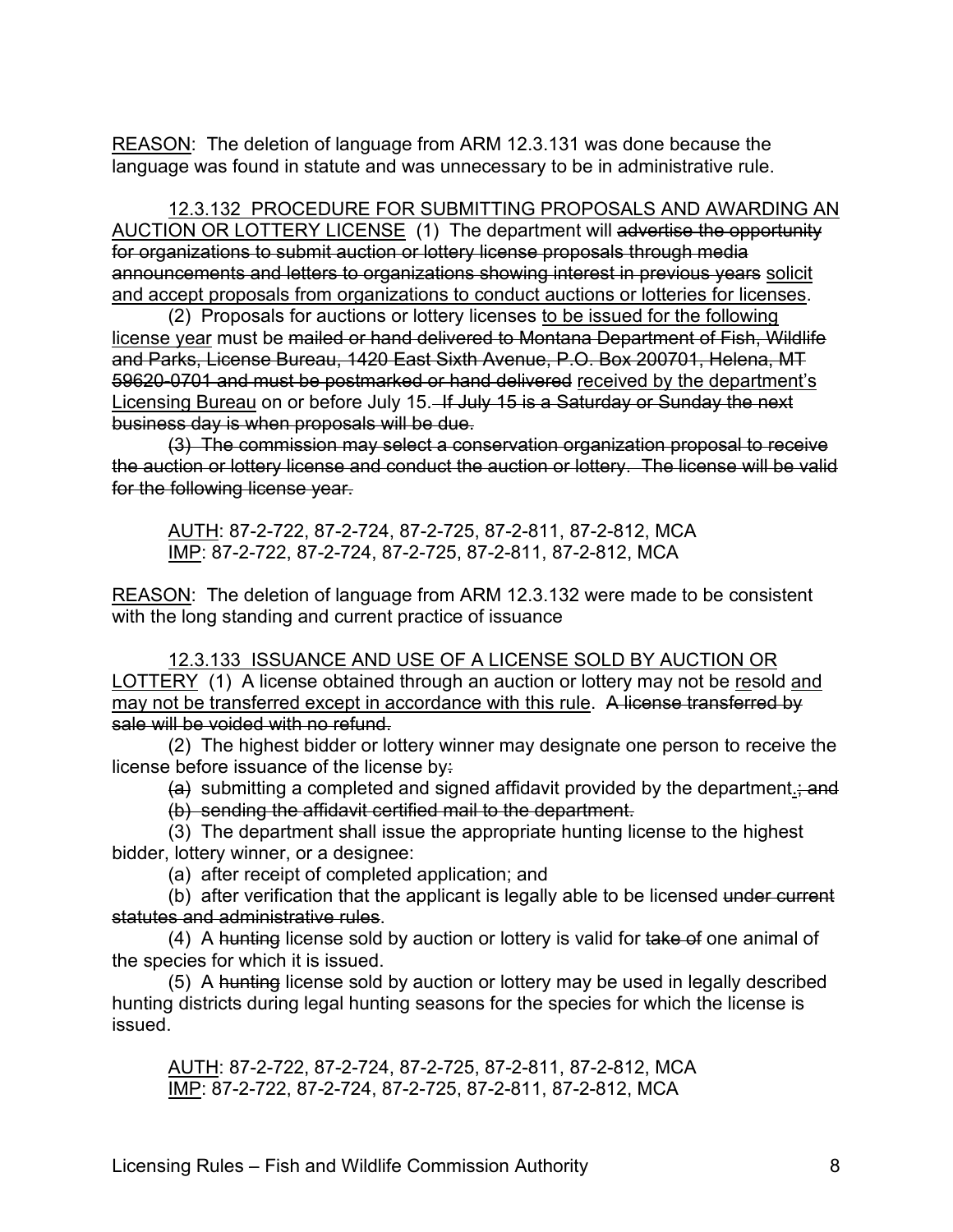REASON: The amendments to ARM 12.3.133 were made to be consistent with long standing and current practice.

12.3.134 MOOSE, SHEEP, AND GOAT - SEVEN YEAR WAIT REQUIREMENT

(1) Prior to August 1, Aapplicants who are successful in drawing a moose, sheep, or goat license in a license year may request to have their license voided. A voided license under this rule does not subject a hunter to the seven year wait requirement when annulled and therefore are deemed not to have been issued the license so that they are not subject to the requirement to wait seven years to reapply if the following circumstances occur:

(a) the applicant is:

(i) a member of the armed forces and is either deployed outside the continental United States in support of a contingency operation as provided in 10 U.S.C. 101(a)(13) to a combat zone, deployed in support of a peace-keeping mission, or deployed in response to a state or national emergency; or

(ii) affected by a catastrophic or major natural disaster or man-made event that requires the applicant's assistance as a member of a local, state, or federal management agency.;

(b) the applicant did not use and was unable to use the license during any part of the hunting season in the license year for which the license was issued and can provide appropriate documentation; and

(c) the applicant return the unused license as soon as possible during the hunting season for the species for which the license was issued or at least by December 31 and certifies that it was not used;

(i) the director or designee may authorize exceptions for extenuating circumstances that prevent the applicant from meeting the December 31 deadline for the return of license.

(b) Moose, sheep, and goat licenses returned under these circumstances may be reissued to unsuccessful applicants in for the original drawing.

AUTH: 87-1-301, MCA IMP: 87-2-702, MCA; NEW, 2002 MAR p. 2654, Eff. 9/27/02.)

REASON: The amendments to ARM 12.3.134 were made to be consistent with long standing and current practice.

12.3.135 BONUS POINTS: AWARD AND ACCUMULATION (1) Bonus points are non-refundable and non transferable between applicants or species. There is a bonus point program.

(2) If Aan applicant for a permit or license drawing who has elected to participate in the bonus points program by paying the fee established in 87-2-113, MCA is unsuccessful in the drawing, they shall be awarded a the species-specific bonus point they purchased. for that species for each year the applicant is unsuccessful, if the applicant has elected to participate in the bonus point program. Bonus points are awarded only when a participant in the bonus point program is unsuccessful in a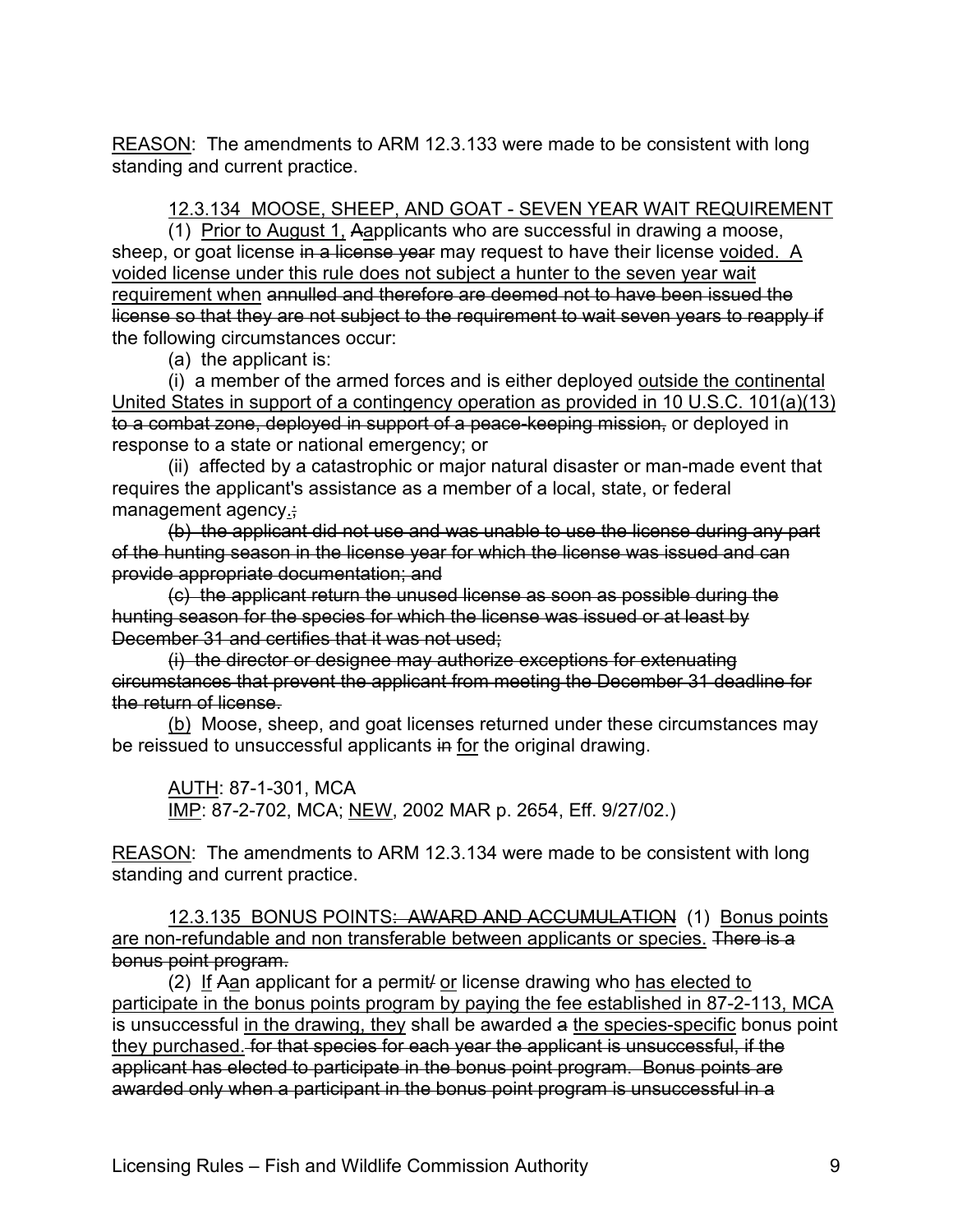drawing. A person may not "purchase" or be awarded a bonus point without applying for a license.

(3) The bonus point is awarded to the species, not the district, except in the case of a nonresident combination license classes B-10 and B-11, the bonus point applies to the license and not the species.

 $(4)$   $(3)$  An applicant's bonus points accumulate until the applicant is successful in drawing a permit/ or license for a species in their first choice district, including landowner preference applications. or until the applicant fails to apply for a permit/license for more than two consecutive years for a particular species. However, if the applicant is a Montana resident in full time active military status, as verified by military orders, said time period can be for as many additional years as the applicant is on active duty.

 $(5)$  (4) If an applicant is successful in drawing a permit or license for a species in the first-choice district, the applicant's loses all accumulated bonus points are reduced to zero for that species only.

 $(6)$  (5) If the following special circumstances occur, an applicant who is successful in drawing a permit/ or license in the first-choice district may retain their accumulated bonus points if:

(a) the applicant is:

(i) a member of the armed forces and is either deployed to a combat zone, deployed in support of a peace-keeping mission, outside the continental United States in support of a contingency operation as provided in 10 U.S.C. 101(a)(13) or deployed in response to a state or national emergency; or

(ii) affected by a catastrophic or major natural disaster or man-made event that requires the applicant's assistance as a member of a local, state, or federal management agency; and

(b) the applicant did not use and was unable to use the permit/license during any part of the hunting season in the license year for which the permit/license was issued and can provide appropriate documentation; and

(c) (iii) the applicant returns the unused permit/ or license as soon as possible or at least by December 31 and certifies that it was not used; prior to the first day of the season applicable to the permit or license.

 $\overline{f}$  (6) T<sub>the</sub> director or designee may authorize exceptions for extenuating circumstances that prevent the applicant from meeting the December 31 deadline for the return of permit/licenses.

(7) Rejection of an application pursuant to ARM 12.3.140 is equivalent to failure to apply.

 $(8)$  (7) Applicants who lose hunting and fishing privileges through court action will lose accumulated bonus points for all species.

AUTH: 87-1-301, 87-2-117, MCA

IMP: 87-1-304, 87-2-506, 87-2-701, 87-2-702, 87-2-705, 87-2-706, 87-2-113, 87- 2-117, MCA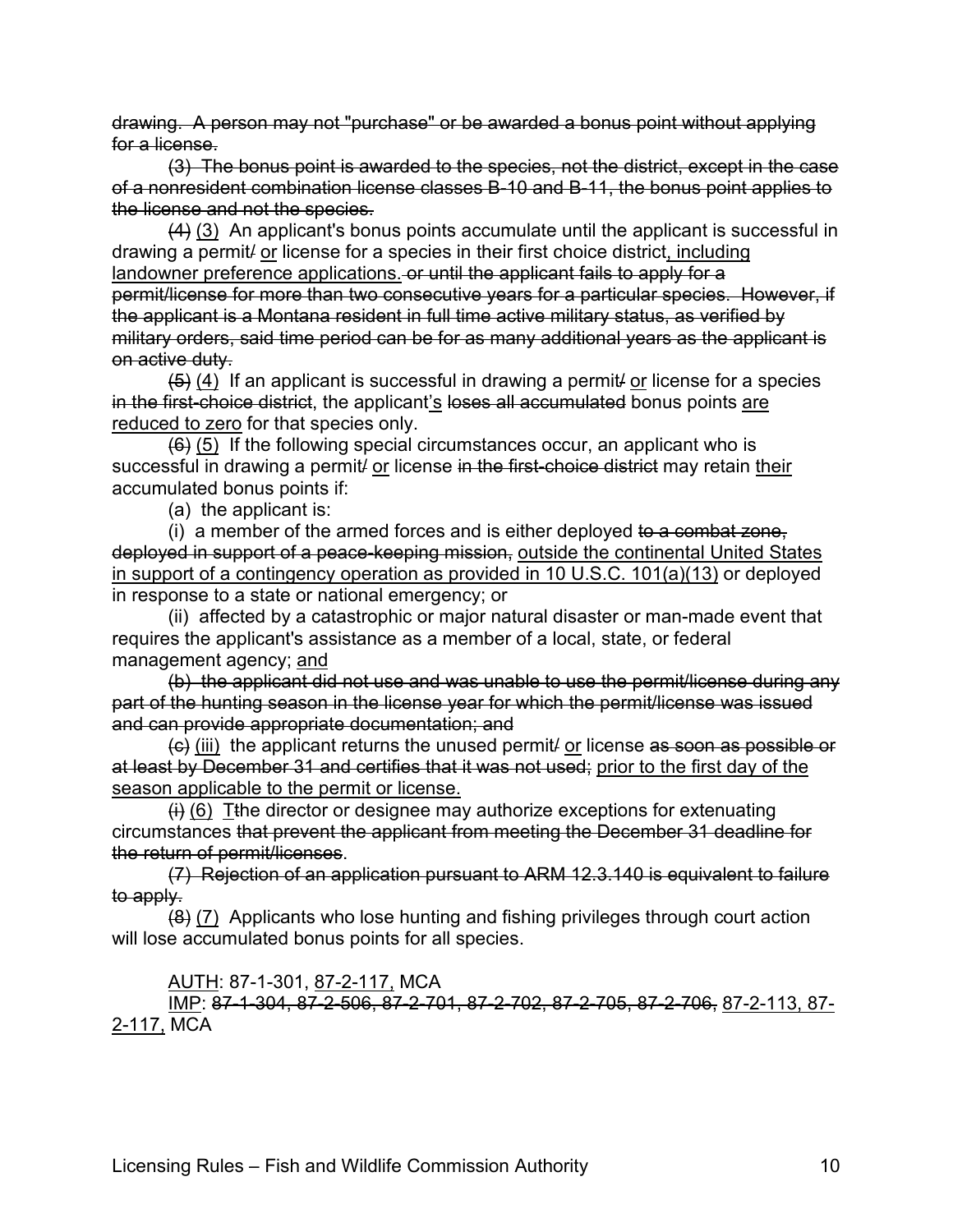REASON: The amendments to ARM 12.3.135 were made to be consistent with long standing and current practice. ARM 12.3.135(3) is deleted as the bonus point system was replaced with the preference point system for B-10 & B-11 licenses in 2011.

12.3.140 APPLICATION FOR DRAWINGS (1) The application deadline for B-10 and B-11 license drawings is April 1.

(2) The application deadline for elk and deer permit drawings is April 1.

 $(1)$  (3) The application deadline date for the moose, sheep, and goat, and bison special drawings is on or before May 1.

(4) The application deadline date for elk B, deer B, and antelope, and antelope B special license and permit drawings is on or before June 1.

(5) Applications for youth licenses and permits are determined by the age of the child at the time of submitting the application.

(6) All applications for participation in any special permit/ or license drawing, except drawings under ARM 12.9.801 (damage hunts) provided for by these regulations must be submitted by the expressed deadline.postmarked by the U.S. Postal Service on or before the deadline date of the current license year, or delivered by private mail service on or before the deadline date; or if personally delivered, received in the Helena Fish, Wildlife and Parks office by 5:00 p.m., on the deadline date of the current license year. If the deadline date for application for any license or drawings, as set by the department, falls on a Sunday or state holiday, that date shall be automatically extended to 5:00 p.m. of the next full work day. The deadline may be extended by the department if necessary to provide adequate time for the applicants to apply.

(2) The department shall reject an application for any permit/license drawing or for surplus, mountain lion, black bear, trapping, buffalo, or grizzly bear licenses if:

(a) application is not made on the current year's form provided by the department;

(b) applicant fails to provide mandatory information on the form;

(c) applicant fails to sign the application; or

(d) applicant fails to submit the proper fee. The department will not accept personal checks from nonresidents for nonresident license applications and drawing fees.

(3) Submittal of more than one application for any one drawing by an individual will disqualify that individual's applications from the drawing for which the multiple applications were submitted.

 $(4)$  (7) No corrections or changes may will be made after the department has received the drawing application., except those types that can be made without contacting the applicant. These include:

(a) adding hunter safety numbers;

(b) moving valid district choices up to replace invalid choices;

(c) eliminating species choices on those applications that are short money when the shortfall is the amount for that species; and

(d) adjusting party applications to insure party consistency.

(5) Any category of correction made by the department must be applied to all applications. In addition, the department will accept corrections on the applications of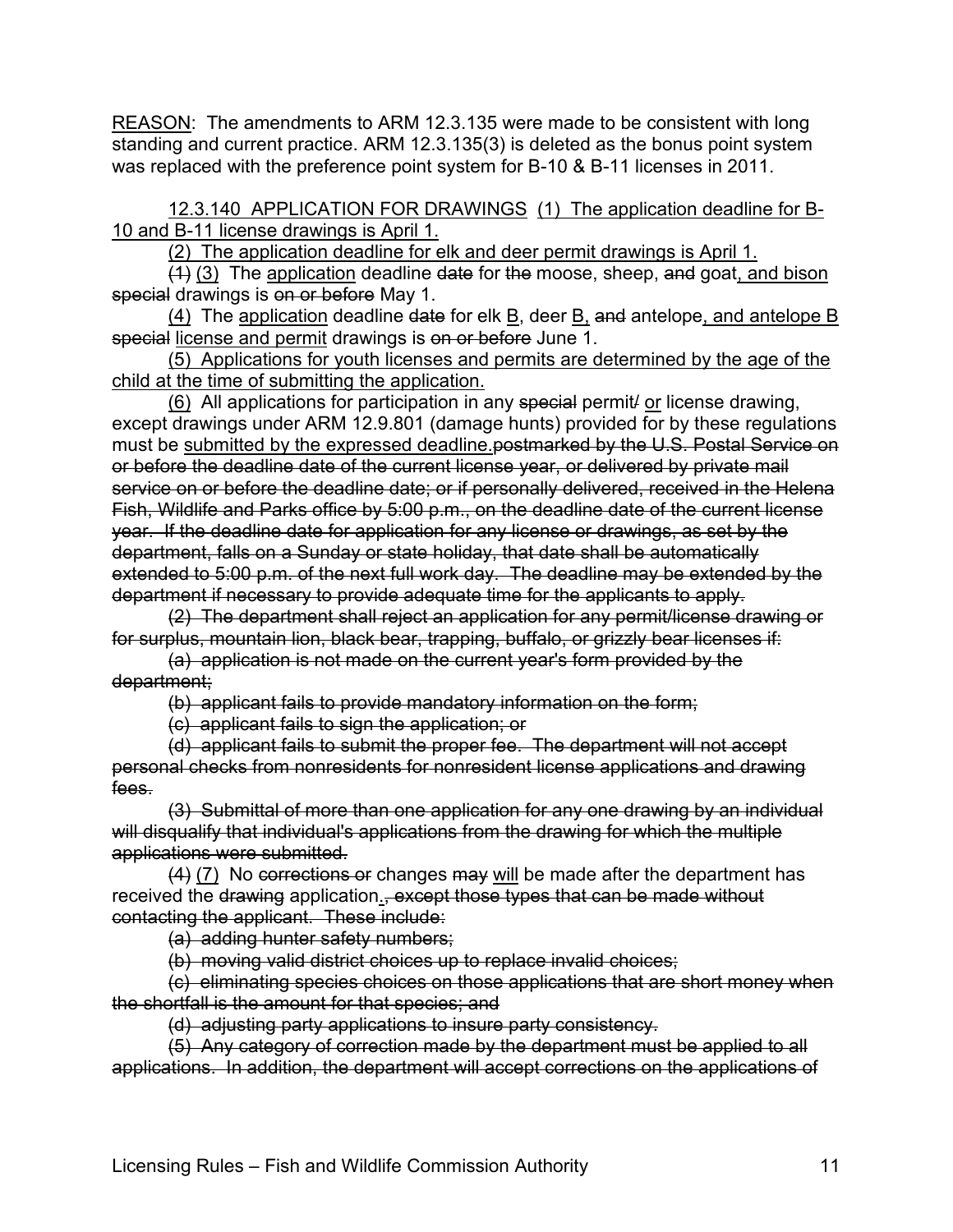those seeking landowner preference. Unless otherwise provided by these rules, all drawings will take place in Helena.

(6) All applications for participation in buffalo, spring grizzly bear, swan and turkey drawings must be postmarked by the U.S. Postal Service by the advertised deadline date, or delivered by private mail service on or before the date to the address indicated for the particular drawing which is being applied for.

 $(7)$  (8) If an application for any species is rejected by the department pursuant to this rule:

(a) the application must not be included in the procedure for awarding the permits/licenses applied for will not be included in the drawing;

(b) the applicant must will not be awarded a bonus point for that drawing for that species; and

(c) the drawing fee, preference point fee, and any bonus point fee, and any prerequisite licenses once the application is entered into the drawing, will be retained by the department. Applications not processed in the drawing because of errors will be returned to the applicant with all fees.

(9) Rejection of an application pursuant to this rule is equivalent to failure to apply.

AUTH: 87-1-304, 87-2-701, MCA IMP: 87-1-304, 87-2-506, 87-2-701, 87-2-705, MCA

REASON: The amendments to ARM 12.3.140 were made for clarification and to be consistent with the long standing and current practice of application for drawings. Applications are limited to electronic submissions only and require mandatory information from the applicant prior to submission making ARM 12.3.140(2)-(3) unnecessary. Mail-in applications are no longer accepted with the exception of limited application types which maintain submission requirements that are incompatible with the current automated licensing system.

12.3.160 PARTY APPLICATIONS MEMBERS OF A PARTY; EFFECT OF REJECTION OF APPLICATION OF ONE MEMBER; EFFECT OF SPECIFICATION OF AN INCORRECT DISTRICT OR SPECIES (1) All valid applications will be considered as a single application for purposes of the primary drawing; that is, all members will either be successful or unsuccessful.

(2) The party establisher will designate all members of the party at the time application.

(3) Each party member is responsible for individually finalizing their own applications.

(4) Applications must have all requested party information, and that information must be correctly presented.

(5) The party establisher will create the party's hunting districts, bonus point enrollment, outfitter preference point, and preference point enrollment for the entire party. Any member applying under different designations will be removed from the party and will be entered into the drawing individually.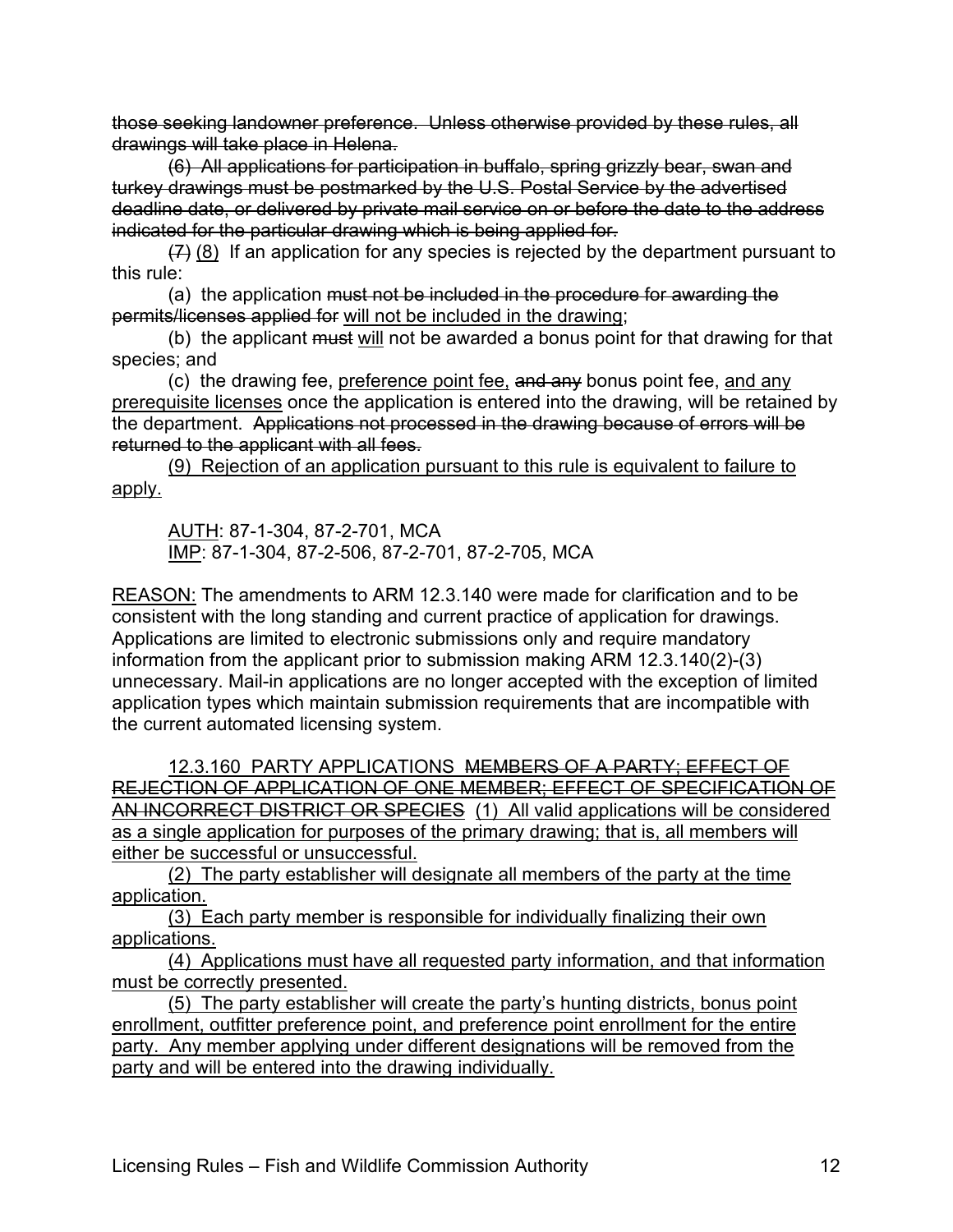(6) Any applicant applying as a member of a party and who is otherwise eligible for landowner preference will be removed from the party and entered into the landowner preference drawing as an individual.

(1) If the department is required, pursuant to ARM 12.3.140, to reject an application submitted by one member of a party, the department will not reject the applications of the remaining members, if submitted correctly, and they will remain in the party.

(2) If a member of a party specifies on the application a species or district different from that specified by any other member or members of the party, that application will be eliminated from the party and entered into the drawing as an individual.

(3) As used in this part, "party" means two or more persons applying together as a group to obtain a permit/license.

AUTH: 87-1-301, MCA IMP: 87-1-304, 87-2-506, 87-2-701, 87-2-702, 87-2-705, 87-2-706, MCA

REASON: Proposed amendments to ARM 12.3.160 consolidate language originally found in ARMs 12.3.113 and 12.3.112 and the definition of "party" was added to ARM 12.3.110.

12.3.165 APPLICATION ERRORS BY THE DEPARTMENT (1) Applications submitted with errors may be sent back to the applicants for correction at the department's discretion if time allows.

 $(1)$  (2) If the department commits an error which results in the rejection or incorrect processing of an application that has been submitted in compliance with the regulations for a permit/license, the authorized number of permits/licenses, established by the commission, may be exceeded by up to 10% of the quota for each district by at least one license.

(3) The department is not responsible for third-party errors. If an applicant for a permit or license drawing proves to the satisfaction of the department the rejection of the application was due solely to a third-party error, and the department deems there is sufficient time to complete the processing of the application before the drawing is held, the department shall include the application in that drawing.

 $(2)$  (4) The issuance of the permit/ or license referred to in (1) will be considered on a case-by-case basis only to accommodate those applicants who might have received a permit/license if not for an error on the part of the department in processing the application. This Any increase in the quotas must be approved by the director and may not exceed 50 for all species in any license year. Any necessary quota extension in excess of the number herein authorized 50 must be approved by the commission.

(5) If the application of an applicant who is entitled to purchase a bonus point and/or a preference point and is not entered into the drawing solely because of an error, and the applicant fails to obtain a permit or license for the year the application was submitted, the applicant is entitled to purchase a bonus point or preference point for that year.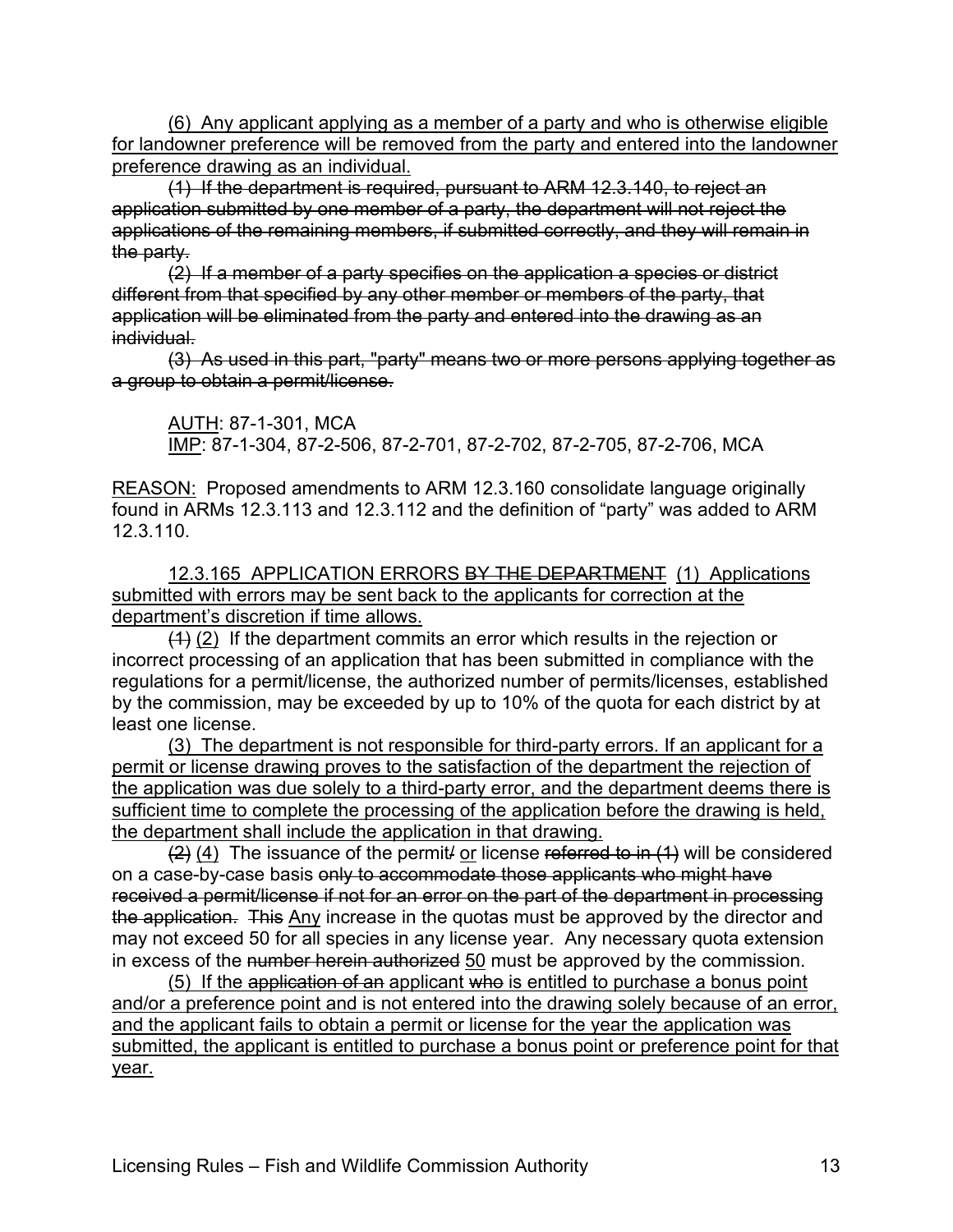(3) If the department confirms an error on a rejected or incorrectly processed application and no permit/license can be issued, the department shall award that applicant a bonus point, if applied for, for the species for which the application was submitted.

AUTH: 87-1-301, MCA IMP: 87-1-304, 87-2-506, 87-2-701, 87-2-702, 87-2-705, 87-2-706, MCA

REASON: Language contained in 12.3.115 regarding application errors and ARM 12.3.170 regarding third-party errors has been consolidated into ARM 12.3.165.

12.3.185 SUPER-TAG HUNTING LICENSES (1) The department will issue one deer, one elk, one shiras moose, one mountain sheep, one mountain goat, one wild buffalo or bison, one antelope, and one mountain lion hunting license each year through a lottery. These hunting licenses are known as "super-tags."

(2) (1) For each species, as designated in 87-1-271, MCA, an unlimited number of chances to draw a super-tag will be sold at \$5 per chance. Chances will be sold by license agents as defined in ARM 12.3.201A or through the department authorized web site on the internet. License agents will receive a commission of \$0.50 for each supertag transaction for a species. A transaction in this case means the purchase of one or more super-tag chances of the same species at one time. Individuals purchasing a ticket through the internet shall pay a convenience fee in accordance with the current internet provider contract.

(3) (2) After the completion of the special license drawing for a species, tThe department will conduct a computerized drawing to selecting randomly the super-tag winner for that each species. The department shall issue the appropriate super-tag to the lottery winner.

(4) (3) Only a person legally able eligible to be licensed under current Montana statutes may purchase chances to draw a super-tag or use a super-tag. A person must possess a valid conservation license to be eligible to purchase a chance to draw a super-tag.

 $(5)$  (4) The super-tag is valid for the taking of one animal of the species for which it is issued and is valid only for the current license year. A super-tag may be used in any legally described hunting district open for hunting of that species with an established season. A super-tag may be used only during the legal hunting season for the species for which it is issued. The person using the super-tag may use it only during a hunting district's open established season and is subject to all hunting regulations, including special weapons regulations, that apply to a hunting district. However, if a hunting district requires a permit to hunt that species in that district, a super-tag can be used without the special permit, and a super-tag is not subject to an established quota in a hunting district.

 $(6)$  (5) In the event that a person who drew a license or purchased a license is also drawn for the super-tag for the same species, the person must surrender the license to the department before receiving the super-tag. The department will refund the license fee paid by the winner of the super-tag. The person winning the super-tag shall retain any accumulated bonus points for that species.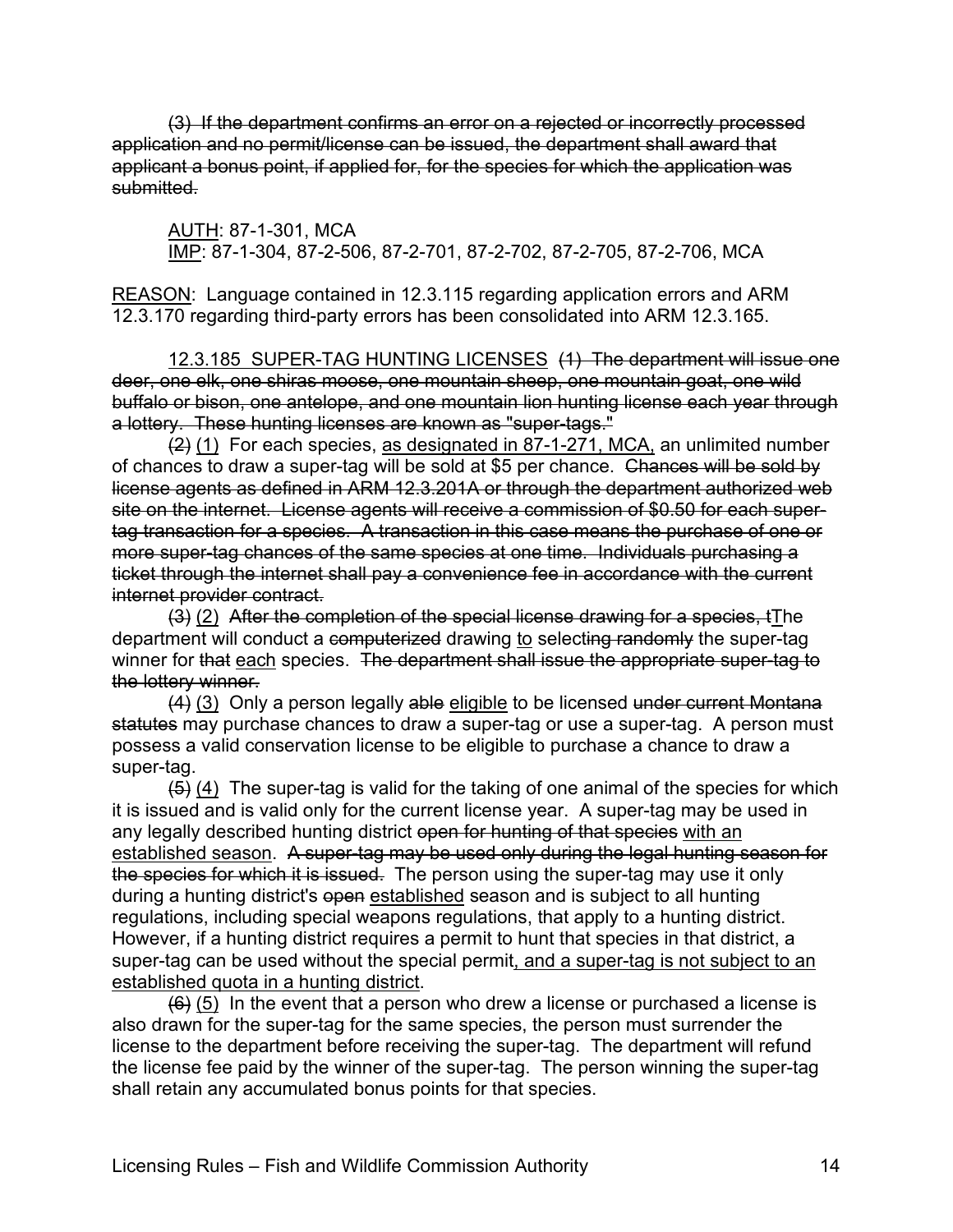$(7)$  (6) The super-tag is a nontransferable license.

AUTH: 87-1-271, 87-1-301, MCA IMP: 87-1-271, MCA

REASON: The amendments to ARM 12.3.185 were made for clarification and to be consistent with the long standing and current practice of issuance of super-tags.

12.3.186 SALVAGE PERMITS (1) For the purposes of 87-3-145, MCA, an individual may apply for a salvage permit for a A deer, elk, moose, or antelope accidentally killed as a result of a vehicle collision may be salvaged and possessed if a permit is obtained from a peace officer, a department regional office during regular business hours, or by the department through an electronic application and issuing process within 24 hours of taking possession of the animal.

(2) Any animal taken for salvage must:

(a) be taken in its entirety; and

(b) be disposed of in accordance with 75-10-213, MCA, and any meat rendered must be utilized for human consumption and may not be used for bait or any other purpose.

(3) The salvage permit will be issued on a form provided by the department.

(4) Big game lLicenses and tags issued for the purpose of hunting shall not be used for purposes of salvaging animals.

(5) All parts of animals salvaged shall be made available for inspection by a peace officer upon request.

AUTH: 87-3-145, MCA IMP: 87-1-301, 87-3-145, MCA

REASON: The amendments to ARM 12.3.410 remove language found in statute.

12.3.187 APPRENTICE HUNTER CERTIFICATE (1) An apprentice hunter must be accompanied by a mentor while hunting. The mentor must:

(a) meet the requirements of 87-2-810, MCA;

(b) possess a completed department-issued designation form;

(c) only accompany one apprentice at a time;

(d) remain within direct voice contact with the apprentice without the use of enhancement or transmittal devices, except prescription hearing aids; and

(e) remain within direct sight of the apprentice without the use of any magnifying or enhancing aids except prescription eyewear.

(2) Section 87-2-810, MCA, states a person cannot obtain an apprentice hunting certificate upon completion of a hunter safety course. For the apprentice hunter certificate, completion of a hunter safety and education course is defined as:

(a) passing a state-approved hunter education course including the required test and field day; and

(b) reaching 12 years of age by January 16 of the license year.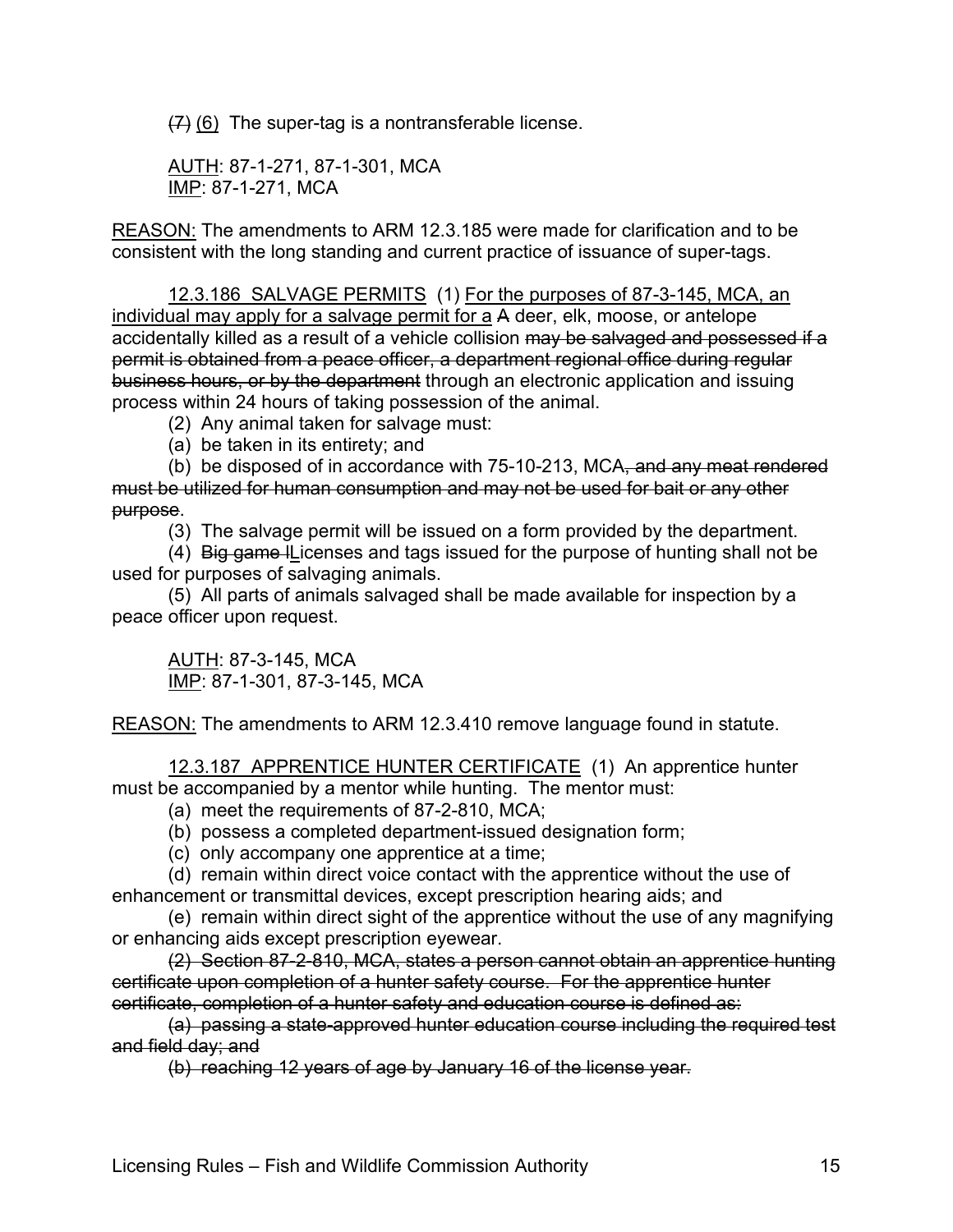$(3)$  (2) Apprentice hunters 15 years of age or younger are allowed to hunt during any specified statewide youth season as provided in the regulations.

AUTH: 87-2-810, 87-1-301, MCA IMP: 87-2-810, MCA

REASON: The amendments to ARM 12.3.187 remove language found in 87-2-810.

12.3.402 LICENSE AND PERMIT REFUNDS (1) All license sales are final.

 $(4)$  (2) No refund will be issued for any hunting, fishing, or trapping licenses or permits sold by the department, or associated fees, except as provided in (1)(a) through (e) of this rule.

(3) The department will review all applicable information in evaluating requests issue refunds as follows:

(a) a surviving heir of a license or permit holder may receive a full refund of the license or permit fees if the license or permit holder dies and has not used the license or permit.;

(b) A a license or permit holder may receive a 90% refund if an immediate family member spouse, domestic partner, parent, step-parent, child, or step-child dies and the license or permit holder has not used the license or permit.; A request for such refund must be accompanied by appropriate supporting documentation which includes, at a minimum, a copy of the death certificate of the license holder or immediate family member. For a hunting license, the request must be postmarked by the end of that calendar year;

 $(b)$  (c) a license or permit holders may receive a 90% refund in the event that a medical emergency occurrence prevents the license or permit holder from using the license or permit; A request for a medical emergency refund must be accompanied by appropriate supporting documentation which includes, at a minimum, a statement signed by a licensed physician. The physician must describe the nature of the medical emergency and state why it precludes using the license. For a hunting license, the request must be postmarked by the end of the calendar year;

(c) a resident who has purchased a conservation, bear, deer, elk, bird, or fishing license may request a refund by returning the license to the Helena or regional office at the time of application for a combination license. A resident who purchases a two-day fishing license may request a refund by returning the license to the Helena or regional office at the time of application for a season fishing license. A nonresident who has purchased a conservation, season bird, season fishing or deer license may request a refund by returning the license to the Helena office at the time of application for a nonresident big game combination license. A nonresident who has purchased a conservation, season bird or season fishing license may request a refund by returning the license to the Helena office at the time of application for a nonresident deer or elk only combination license;

(d) if an applicant is issued an incorrect license  $(e.g., a$  sportsman over 62 years old is issued a regular conservation license and elk license for full price instead of the half price elk license) through the fault of the department or a license agent, the license fees will be refunded and the applicant may purchase the correct license or permit;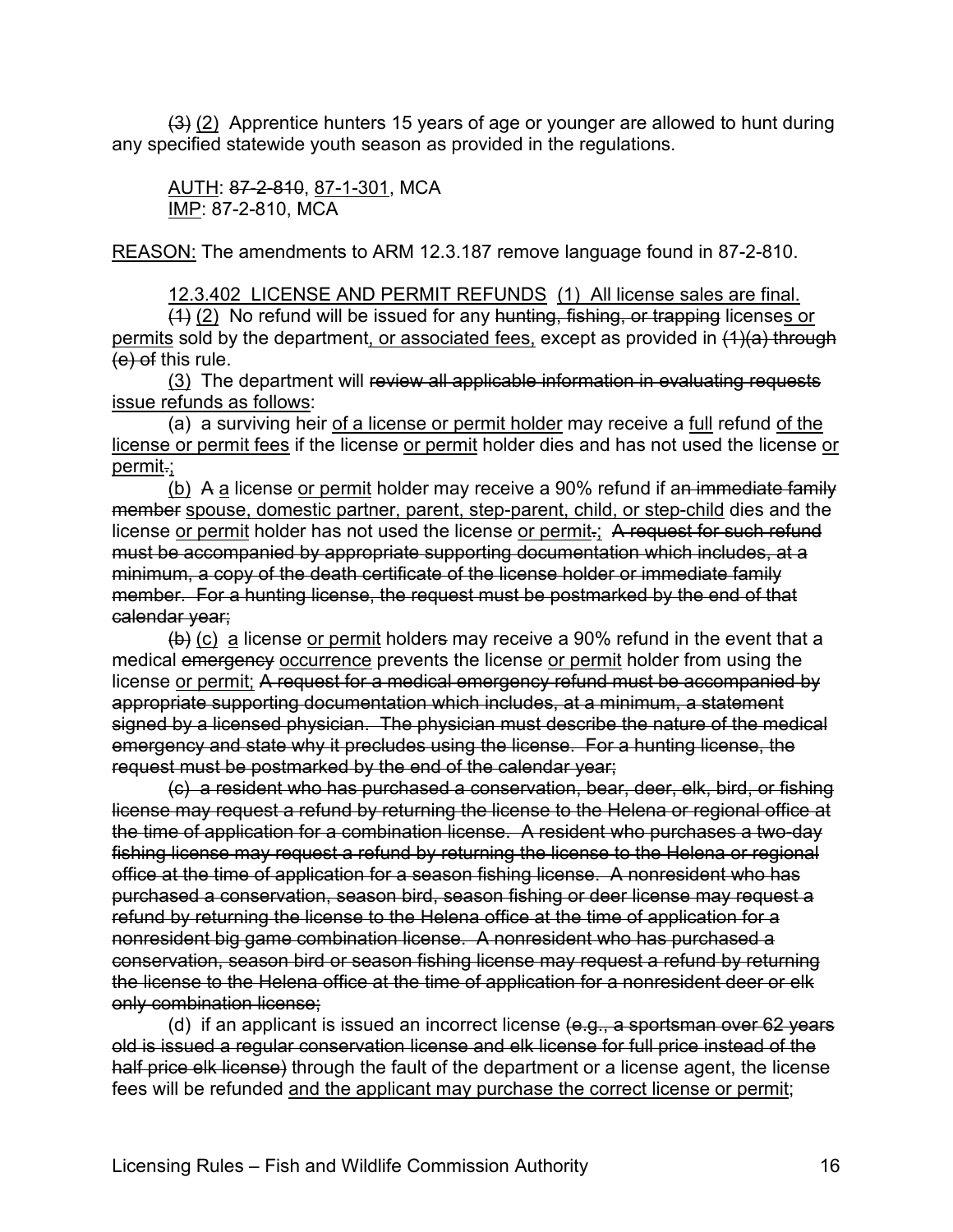(e) except for refunds under (1)(a), (b), and (c), nonresident combination license B-10 and B-11 license holders may receive a license refund according to the following schedule, provided the nonresident license holder certifies that the license was not used:

(i) 80% refund if postmarked on or before August 1 of the license year;

(ii) 50% refund if postmarked after August 1 of the license year, but on or before the first day of the general big game hunting season for which the permit or license is applicable. with the following exceptions:

(A) if the license holder is outfitter sponsored and lack of success in drawing a permit eliminates opportunity to use the license, the amount retained by the agency will be \$100, provided that the request is postmarked on, or prior to, October 1;

(B) if the license holder is landowner sponsored and lack of success in drawing a permit eliminates opportunity to use the license, the amount retained by the agency will be \$50, provided the request is postmarked on, or prior to, October 1;

(iii) no refund will be issued after the opening of the general big game hunting season;

(f) for the purpose of considering refunds, any license ordered by mail shall be considered sold when the department receives a valid application;

 $(g)$  (4) tThe director, or his designee, may authorize exceptions to the refund policy this rule due to extenuating circumstances including but not limited to the following:

 $\left\langle i\right\rangle$  (a) declaration of war or police action;

 $(H)$  (b) catastrophic or major natural disaster or man-made event that necessitates the assistance from state or federal emergency management agency.

(5) Requests for refunds must be postmarked by December 1.

(6) Any request for a refund must be accompanied by supporting documentation as requested by the department.

(7) Refunds will not be issued for any licenses or permits sold on behalf of other entities.

AUTH: 87-1-301, MCA IMP: 87-1-301, MCA

REASON: The amendments to ARM 12.3.402 were made for clarification and to be consistent with the long standing and current practice. ARM 12.3.402(c) was moved to NEW RULE II CONVERSION OF LICENSE TYPE. ARM 12.3.402(e)(ii)(A) refers to Outfitter sponsored licenses which were voided in 2010/

12.3.410 EXTENSION OF DEADLINES (1) The director has the authority to extend a deadline for purchasing or applying for a license or permit if, in the director's discretion, a significant event occurs that hinders the public from purchasing or applying for licenses or permits. A significant event is an occurrence that has widespread impacts of sufficient magnitude to warrant, in the director's opinion, the extension of purchasing and application deadlines. Some examples of a significant event include:

(a) automated licensing system failure;

(b) natural disaster; or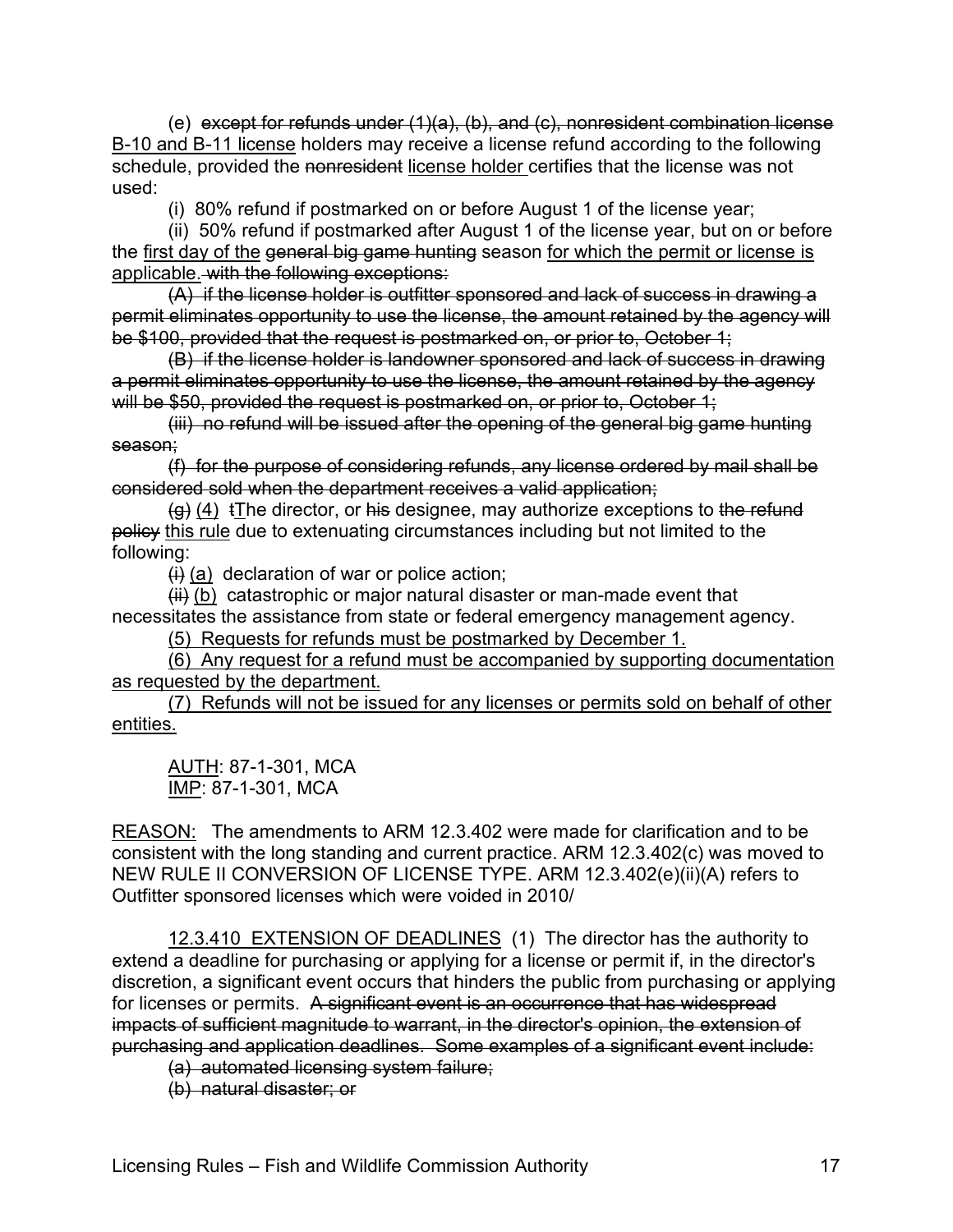(c) major national or state emergency.

(2) The director has the discretion to determine the amount of time to extend a deadline. after consideration of all the circumstances surrounding the significant event. The director may determine that the totality of circumstances makes an extension impractical.

(3) All other rules and statutes pertaining to licenses and permits are still in effect when the director extends a deadline

AUTH: 87-1-301, 87-1-304, MCA IMP: 87-1-301, 87-1-304, MCA

REASON: The amendments to ARM 12.3.410 remove unnecessary language.

## **Repeal:**

12.3.109 PURPOSE

AUTH: 87-1-201, 87-1-301, MCA IMP: 87-1-201, 87-1-301, MCA

REASON: Administrative rules that state purpose are no longer considered necessary.

12.3.111 LICENSE/PERMIT PREREQUISITES

AUTH: 87-1-201, 87-1-304, MCA IMP: 87-1-201, 87-1-304, MCA

REASON: Applicable license and permit prerequisites requirements were added to 12.3.113 & 12.3.115

12.3.120 HUNTER SAFETY REQUIREMENTS

AUTH: 87-1-301, 87-2-105, MCA IMP: 87-2-105, MCA

REASON: Hunter safety requirement are outlined in 87-2-105, MCA.

12.3.121 DRAWING FEE

AUTH: 87-1-301, MCA IMP, 87-2-113, MCA

REASON: Incorporated in ARM 12.3.402

12.3.125 CERTIFICATE FOR GUIDED NONRESIDENT